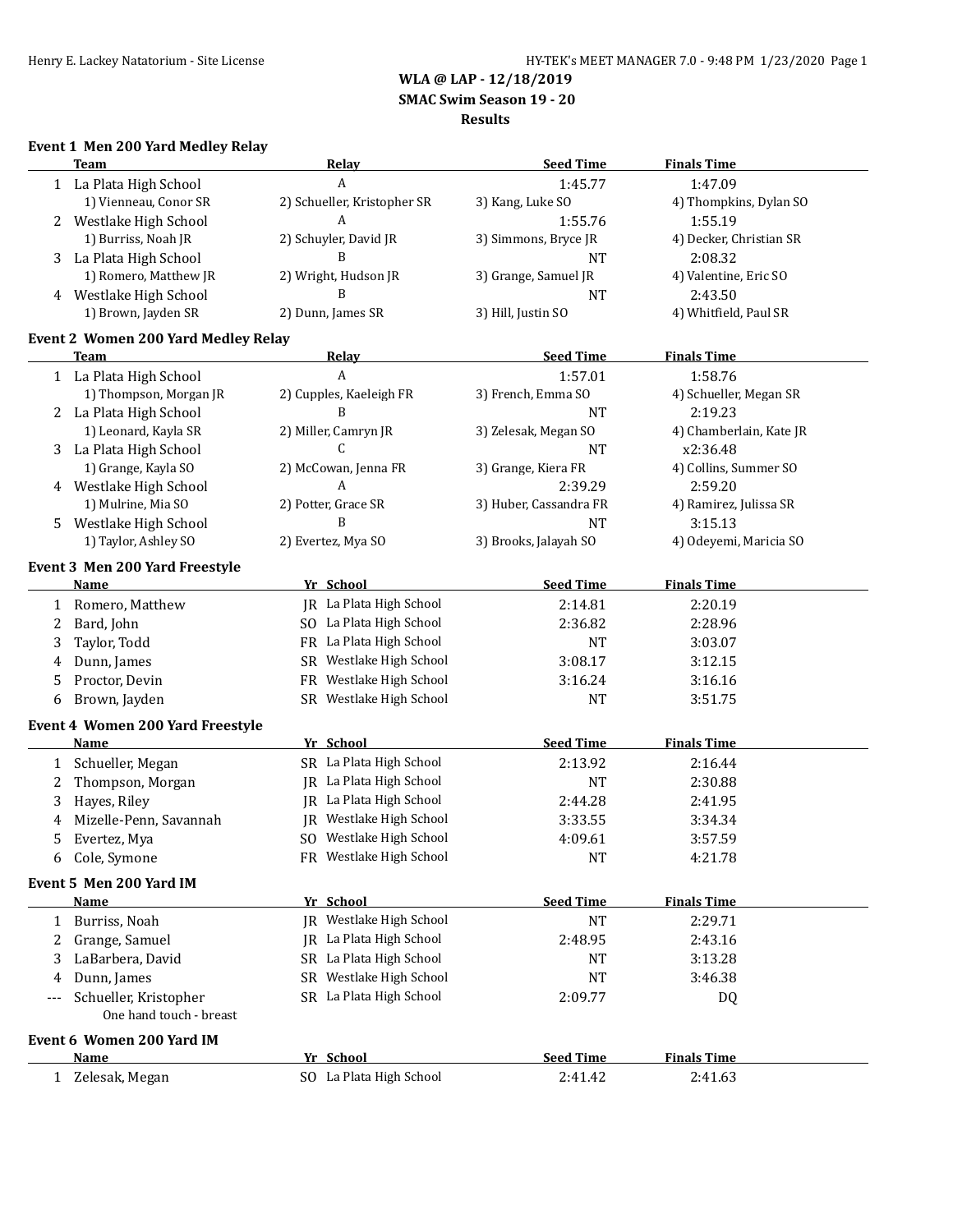**SMAC Swim Season 19 - 20**

### **Results**

# **(Event 6 Women 200 Yard IM)**

|                      | <b>Name</b>                                    |     | Yr School               | <b>Seed Time</b>            | <b>Finals Time</b> |  |
|----------------------|------------------------------------------------|-----|-------------------------|-----------------------------|--------------------|--|
| 2                    | Grange, Kiera                                  |     | FR La Plata High School | 2:52.67                     | 2:48.63            |  |
| 3                    | LaBarbera, Sarah                               |     | SR La Plata High School | 2:57.99                     | 2:51.18            |  |
| 4                    | Huber, Cassandra                               |     | FR Westlake High School | 3:21.26                     | 3:25.57            |  |
| 5                    | Odeyemi, Maricia                               | SO. | Westlake High School    | NT                          | 4:13.32            |  |
|                      | Brooks, Jalayah                                | SO. | Westlake High School    | NT                          | DQ                 |  |
|                      | Arms underwater recovery - fly                 |     |                         |                             |                    |  |
|                      | <b>Event 7 Men 50 Yard Freestyle</b>           |     |                         |                             |                    |  |
|                      | <b>Name</b>                                    |     | Yr School               | <b>Seed Time</b>            | <b>Finals Time</b> |  |
| 1                    | Simmons, Bryce                                 |     | JR Westlake High School | 24.93                       | 24.69              |  |
| 2                    | Decker, Christian                              |     | SR Westlake High School | 25.02                       | 24.72              |  |
| 3                    | Wright, Hudson                                 |     | JR La Plata High School | <b>NT</b>                   | 25.66              |  |
| 4                    | Kang, Luke                                     |     | SO La Plata High School | 22.99                       | 25.80              |  |
| 5                    | Thompkins, Dylan                               |     | SO La Plata High School | <b>NT</b>                   | 26.26              |  |
| 6                    | Schuyler, David                                | IR  | Westlake High School    | 26.34                       | 26.85              |  |
| 7                    | Brown, Jayden                                  |     | SR Westlake High School | 33.21                       | x34.86             |  |
| 8                    | Bearden, Matthew                               |     | SO La Plata High School | 37.05                       | x35.37             |  |
| 9                    | Whitfield, Paul                                |     | SR Westlake High School | 34.24                       | x36.06             |  |
| 10                   | Jones, Malachi                                 |     | SO Westlake High School | 37.49                       | x38.92             |  |
| $\scriptstyle\cdots$ | Vigneault, Alexander                           |     | FR La Plata High School | 37.50                       | X36.61             |  |
|                      |                                                |     |                         |                             |                    |  |
|                      | <b>Event 8 Women 50 Yard Freestyle</b><br>Name |     | Yr School               | <b>Seed Time</b>            | <b>Finals Time</b> |  |
| 1                    | French, Emma                                   |     | SO La Plata High School | 27.47                       | 27.54              |  |
| 2                    | Ramirez, Julissa                               |     | SR Westlake High School | 30.35                       | 30.31              |  |
| 3                    | Chamberlain, Kate                              |     | JR La Plata High School | 30.17                       | 30.44              |  |
| 4                    | White, Logan                                   |     | JR La Plata High School | <b>NT</b>                   | 30.72              |  |
| 5                    | Odeyemi, Maricia                               |     | SO Westlake High School | 35.96                       | 35.43              |  |
| 6                    | Taylor, Ashley                                 | SO. | Westlake High School    | <b>NT</b>                   | 40.06              |  |
| 7                    | Franklin, Nyah                                 | JR. | Westlake High School    | <b>NT</b>                   | x40.80             |  |
| 8                    | Urias, Daniela                                 | SO. | Westlake High School    | <b>NT</b>                   | x43.68             |  |
| 9                    | Potter, Grace                                  | SR  | Westlake High School    | 51.74                       | x44.68             |  |
| 10                   | Brooks, Jalayah                                | SO. | Westlake High School    | <b>NT</b>                   | x49.34             |  |
| 11                   | Brown, Logan                                   | SR  | Westlake High School    | 53.46                       | x51.19             |  |
| 12                   | Longshore, Cashmere                            |     | JR Westlake High School | 1:06.46                     | x1:09.46           |  |
| $---$                | Tonnessen, Emily                               |     | FR La Plata High School | <b>NT</b>                   | X34.09             |  |
| ---                  | McCowan, Jenna                                 |     | FR La Plata High School | 34.96                       | X34.92             |  |
|                      | Gleason, Morgan                                |     | SO La Plata High School | 35.81                       | X36.02             |  |
|                      | Hamilton, Kurstyn                              |     | JR La Plata High School | <b>NT</b>                   | X36.31             |  |
| ---                  | Bragunier, Devon                               |     | FR La Plata High School | 36.67                       | X36.67             |  |
| $---$                | Schmidt, Madeline                              |     | FR La Plata High School | 38.65                       | X36.92             |  |
|                      |                                                |     |                         |                             |                    |  |
|                      | Event 11 Men 100 Yard Butterfly                |     | Yr School               |                             |                    |  |
|                      | Name                                           |     | SO La Plata High School | <b>Seed Time</b><br>1:06.32 | <b>Finals Time</b> |  |
| 1                    | Kang, Luke                                     |     | JR Westlake High School | 1:07.56                     | 1:04.76<br>1:05.96 |  |
| 2                    | Simmons, Bryce<br>Grange, Samuel               |     | IR La Plata High School |                             | 1:10.03            |  |
| 3<br>4               | Decker, Christian                              |     | SR Westlake High School | 1:11.18<br><b>NT</b>        | 1:10.66            |  |
| 5                    | LaBarbera, David                               |     | SR La Plata High School | 1:25.82                     | 1:30.09            |  |
|                      |                                                |     |                         |                             |                    |  |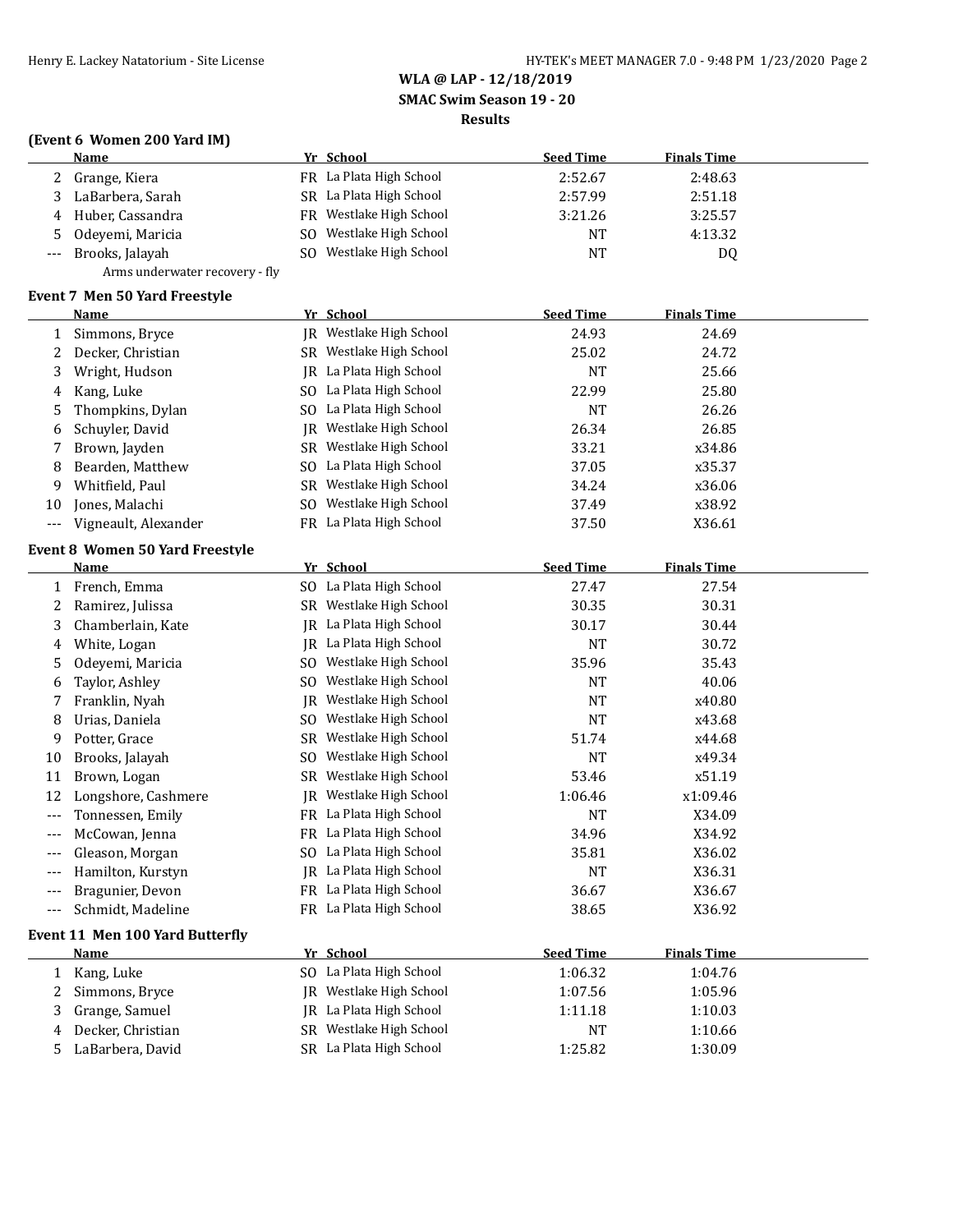**WLA @ LAP - 12/18/2019 SMAC Swim Season 19 - 20**

**Results**

| <b>Event 12 Women 100 Yard Butterfly</b> |                                       |           |                         |                            |                         |  |  |
|------------------------------------------|---------------------------------------|-----------|-------------------------|----------------------------|-------------------------|--|--|
|                                          | Name                                  |           | Yr School               | <b>Seed Time</b>           | <b>Finals Time</b>      |  |  |
| $\mathbf{1}$                             | Cupples, Kaeleigh                     |           | FR La Plata High School | <b>NT</b>                  | 1:04.79                 |  |  |
| 2                                        | LaBarbera, Sarah                      |           | SR La Plata High School | 1:21.75                    | 1:22.15                 |  |  |
| 3                                        | Ramirez, Julissa                      |           | SR Westlake High School | <b>NT</b>                  | 1:29.53                 |  |  |
|                                          | Event 13 Men 100 Yard Freestyle       |           |                         |                            |                         |  |  |
|                                          | Name                                  |           | Yr School               | <b>Seed Time</b>           | <b>Finals Time</b>      |  |  |
| 1                                        | Vienneau, Conor                       |           | SR La Plata High School | 50.80                      | 48.67                   |  |  |
| 2                                        | Taylor, Todd                          |           | FR La Plata High School | <b>NT</b>                  | 1:19.71                 |  |  |
| 3                                        | Bearden, Matthew                      |           | SO La Plata High School | 1:37.74                    | 1:31.24                 |  |  |
| ---                                      | Whitfield, Paul                       |           | SR Westlake High School | <b>NT</b>                  | NS                      |  |  |
| $---$                                    | Adams, Darrius                        |           | FR Westlake High School | 1:47.85                    | <b>NS</b>               |  |  |
|                                          | Event 14 Women 100 Yard Freestyle     |           |                         |                            |                         |  |  |
|                                          | Name                                  |           | Yr School               | <b>Seed Time</b>           | <b>Finals Time</b>      |  |  |
| $\mathbf{1}$                             | Schueller, Megan                      |           | SR La Plata High School | 58.47                      | 59.29                   |  |  |
| 2                                        | Miller, Camryn                        |           | JR La Plata High School | <b>NT</b>                  | 1:11.95                 |  |  |
| 3                                        | Grange, Kiera                         |           | FR La Plata High School | 1:11.98                    | 1:12.52                 |  |  |
| 4                                        | Mulrine, Mia                          |           | SO Westlake High School | 1:32.74                    | 1:31.79                 |  |  |
| 5                                        | Cole, Symone                          | <b>FR</b> | Westlake High School    | 2:00.56                    | 2:00.92                 |  |  |
| $---$                                    | Franklin, Nyah                        |           | JR Westlake High School | <b>NT</b>                  | <b>NS</b>               |  |  |
|                                          | Event 15 Men 500 Yard Freestyle       |           |                         |                            |                         |  |  |
|                                          | Name                                  |           | Yr School               | <b>Seed Time</b>           | <b>Finals Time</b>      |  |  |
| 1                                        | Thompkins, Dylan                      |           | SO La Plata High School | <b>NT</b>                  | 6:03.68                 |  |  |
| 2                                        | Burriss, Noah                         |           | JR Westlake High School | 6:02.76                    | 6:04.71                 |  |  |
| 3                                        | Bard, John                            |           | SO La Plata High School | 7:04.36                    | 6:59.83                 |  |  |
| 4                                        | Valentine, Eric                       |           | SO La Plata High School | 7:50.86                    | 7:19.80                 |  |  |
| 5                                        | Hill, Justin                          |           | SO Westlake High School | <b>NT</b>                  | 7:38.68                 |  |  |
|                                          | Event 16 Women 500 Yard Freestyle     |           |                         |                            |                         |  |  |
|                                          | Name                                  |           | Yr School               | <b>Seed Time</b>           | <b>Finals Time</b>      |  |  |
| $\mathbf{1}$                             | Thompson, Morgan                      |           | JR La Plata High School | 6:00.50                    | 6:31.09                 |  |  |
| 2                                        | Leonard, Kayla                        |           | SR La Plata High School | 6:58.04                    | 7:04.00                 |  |  |
| 3                                        | Hayes, Riley                          |           | JR La Plata High School | 7:31.35                    | 7:19.56                 |  |  |
| 4                                        | Mulrine, Mia                          |           | SO Westlake High School | <b>NT</b>                  | 9:50.31                 |  |  |
| $---$                                    | Potter, Grace                         |           | SR Westlake High School | 10:17.93                   | <b>NS</b>               |  |  |
|                                          | Event 17 Men 200 Yard Freestyle Relay |           |                         |                            |                         |  |  |
|                                          | <u>Team</u>                           |           | <b>Relay</b>            | <u>Seed Time</u>           | <u>Finals Time</u>      |  |  |
| 1                                        | Westlake High School                  |           | A                       | 1:42.50                    | 1:43.72                 |  |  |
|                                          | 1) Schuyler, David JR                 |           | 2) Burriss, Noah JR     | 3) Simmons, Bryce JR       | 4) Decker, Christian SR |  |  |
| 2                                        | La Plata High School                  |           | B                       | <b>NT</b>                  | 2:06.27                 |  |  |
|                                          | 1) Romero, Matthew JR                 |           | 2) Taylor, Todd FR      | 3) Vigneault, Alexander FR | 4) Bard, John SO        |  |  |
| 3                                        | Westlake High School                  |           | B                       | NT                         | 2:30.93                 |  |  |
|                                          | 1) Adams, Darrius FR                  |           | 2) Proctor, Devin FR    | 3) Jones, Malachi SO       | 4) Whitfield, Paul SR   |  |  |
|                                          | La Plata High School                  |           | A                       | 1:37.00                    | DQ                      |  |  |
|                                          | Early take-off swimmer #2             |           |                         |                            |                         |  |  |
|                                          | 1) Schueller, Kristopher SR           |           | 2) Wright, Hudson JR    | 3) Kang, Luke SO           | 4) Vienneau, Conor SR   |  |  |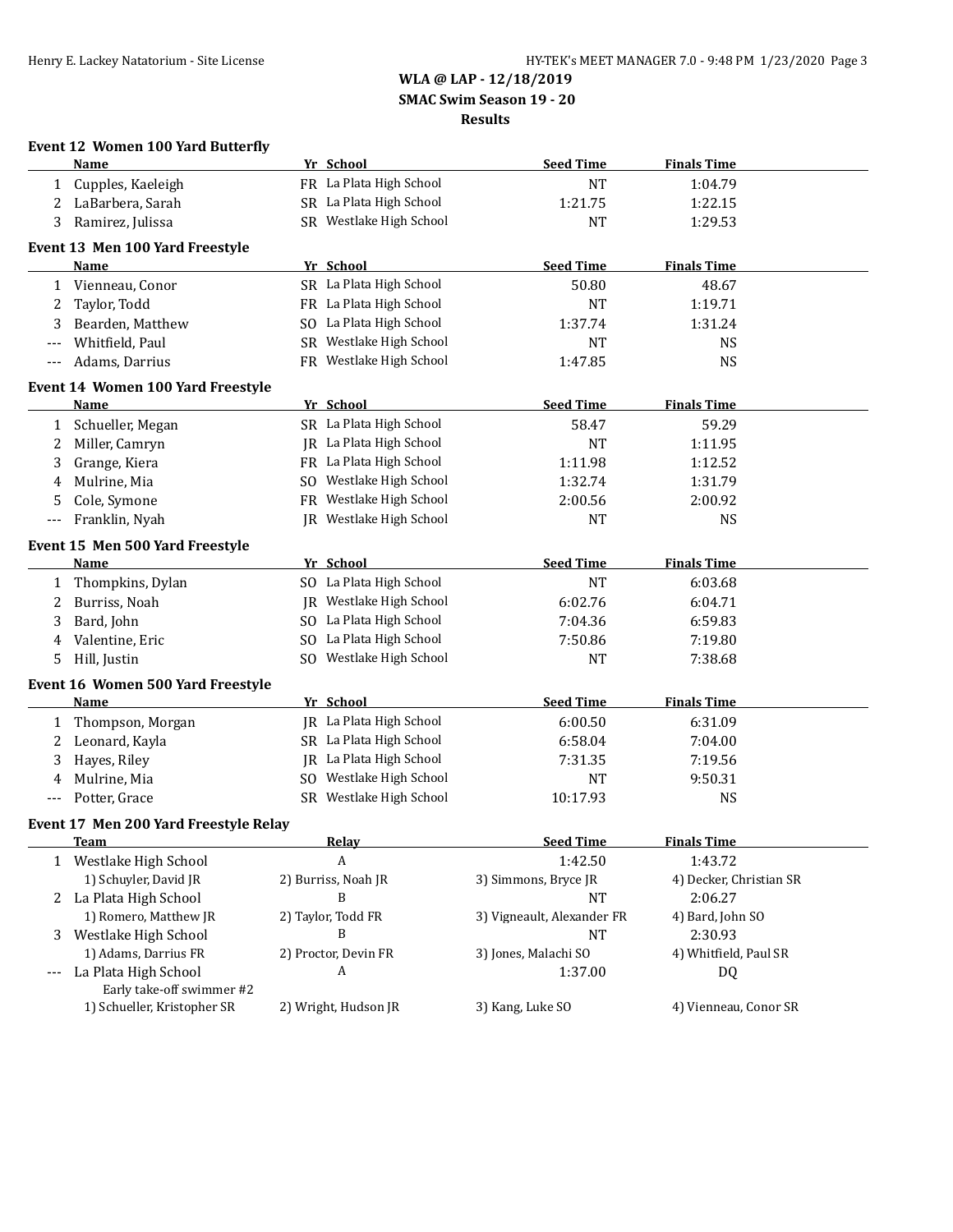**SMAC Swim Season 19 - 20**

### **Results**

## **Event 18 Women 200 Yard Freestyle Relay**

|              | <b>Team</b>                               | Relay                       | <b>Seed Time</b>       | <b>Finals Time</b>      |
|--------------|-------------------------------------------|-----------------------------|------------------------|-------------------------|
|              | 1 La Plata High School                    | A                           | 1:48.19                | 1:48.92                 |
|              | 1) Cupples, Kaeleigh FR                   | 2) French, Emma SO          | 3) Thompson, Morgan JR | 4) Schueller, Megan SR  |
| 2            | La Plata High School                      | B                           | <b>NT</b>              | 2:00.66                 |
|              | 1) White, Logan JR                        | 2) LaBarbera, Sarah SR      | 3) Zelesak, Megan SO   | 4) Chamberlain, Kate JR |
| 3            | Westlake High School                      | A                           | 2:22.89                | 2:25.36                 |
|              | 1) Mizelle-Penn, Savannah JR              | 2) Evertez, Mya SO          | 3) Odeyemi, Maricia SO | 4) Ramirez, Julissa SR  |
|              | 4 Westlake High School                    | C                           | <b>NT</b>              | 2:43.73                 |
|              | 1) Taylor, Ashley SO                      | 2) Potter, Grace SR         | 3) Franklin, Nyah JR   | 4) Huber, Cassandra FR  |
| 5.           | Westlake High School                      | B                           | <b>NT</b>              | x3:43.80                |
|              | 1) Longshore, Cashmere JR                 | 2) Brown, Logan SR          | 3) Cole, Symone FR     | 4) Urias, Daniela SO    |
|              | La Plata High School                      | C                           | <b>NT</b>              | DQ                      |
|              | 1) Gleason, Morgan SO                     | 2) Tonnessen, Emily FR      | 3) Anderson, Lauren SO | 4) Schmidt, Madeline FR |
|              | <b>Event 19 Men 100 Yard Backstroke</b>   |                             |                        |                         |
|              | Name                                      | Yr School                   | <b>Seed Time</b>       | <b>Finals Time</b>      |
| 1            | Vienneau, Conor                           | SR La Plata High School     | 56.67                  | 57.68                   |
| 2            | Romero, Matthew                           | JR La Plata High School     | <b>NT</b>              | 1:16.17                 |
| 3            | Hill, Justin                              | SO Westlake High School     | 1:28.67                | 1:27.26                 |
| 4            | Proctor, Devin                            | FR Westlake High School     | <b>NT</b>              | 1:46.27                 |
| 5            | Jones, Malachi                            | Westlake High School<br>SO. | 2:33.19                | 2:31.01                 |
| $---$        | Vigneault, Alexander                      | FR La Plata High School     | <b>NT</b>              | DQ                      |
|              | Shoulders past vertical toward breast     |                             |                        |                         |
|              | <b>Event 20 Women 100 Yard Backstroke</b> |                             |                        |                         |
|              | Name                                      | Yr School                   | <b>Seed Time</b>       | <b>Finals Time</b>      |
| 1            | Cupples, Kaeleigh                         | FR La Plata High School     | 1:07.04                | 1:07.17                 |
| 2            | Leonard, Kayla                            | SR La Plata High School     | 1:23.99                | 1:23.60                 |
| 3            | Grange, Kayla                             | SO La Plata High School     | <b>NT</b>              | 1:31.81                 |
| 4            | Mizelle-Penn, Savannah                    | JR Westlake High School     | <b>NT</b>              | 2:03.88                 |
| 5            | Urias, Daniela                            | SO Westlake High School     | 2:20.39                | 2:21.93                 |
| ---          | Brown, Logan                              | SR Westlake High School     | <b>NT</b>              | <b>NS</b>               |
|              | <b>Event 21 Men 100 Yard Breaststroke</b> |                             |                        |                         |
|              | Name                                      | Yr School                   | <b>Seed Time</b>       | <b>Finals Time</b>      |
| 1            | Schueller, Kristopher                     | SR La Plata High School     | 1:00.78                | 1:00.04                 |
| 2            | Schuyler, David                           | JR Westlake High School     | 1:13.37                | 1:12.51                 |
| 3            | Wright, Hudson                            | JR La Plata High School     | 1:25.11                | 1:24.57                 |
| 4            | Valentine, Eric                           | SO La Plata High School     | 1:24.04                | 1:25.57                 |
|              | Event 22 Women 100 Yard Breaststroke      |                             |                        |                         |
|              | Name                                      | Yr School                   | <b>Seed Time</b>       | <b>Finals Time</b>      |
| $\mathbf{1}$ | Zelesak, Megan                            | SO La Plata High School     | 1:19.40                | 1:19.33                 |
| 2            | Miller, Camryn                            | JR La Plata High School     | 1:26.37                | 1:27.95                 |
| 3            | McCowan, Jenna                            | FR La Plata High School     | <b>NT</b>              | 1:44.48                 |
| 4            | Huber, Cassandra                          | FR Westlake High School     | 1:49.79                | 1:48.50                 |
|              | Taylor, Ashley                            | Westlake High School<br>SO. | <b>NT</b>              | DQ                      |
|              | Downward butterfly kick                   |                             |                        |                         |
| $---$        | Evertez, Mya                              | SO Westlake High School     | <b>NT</b>              | <b>NS</b>               |